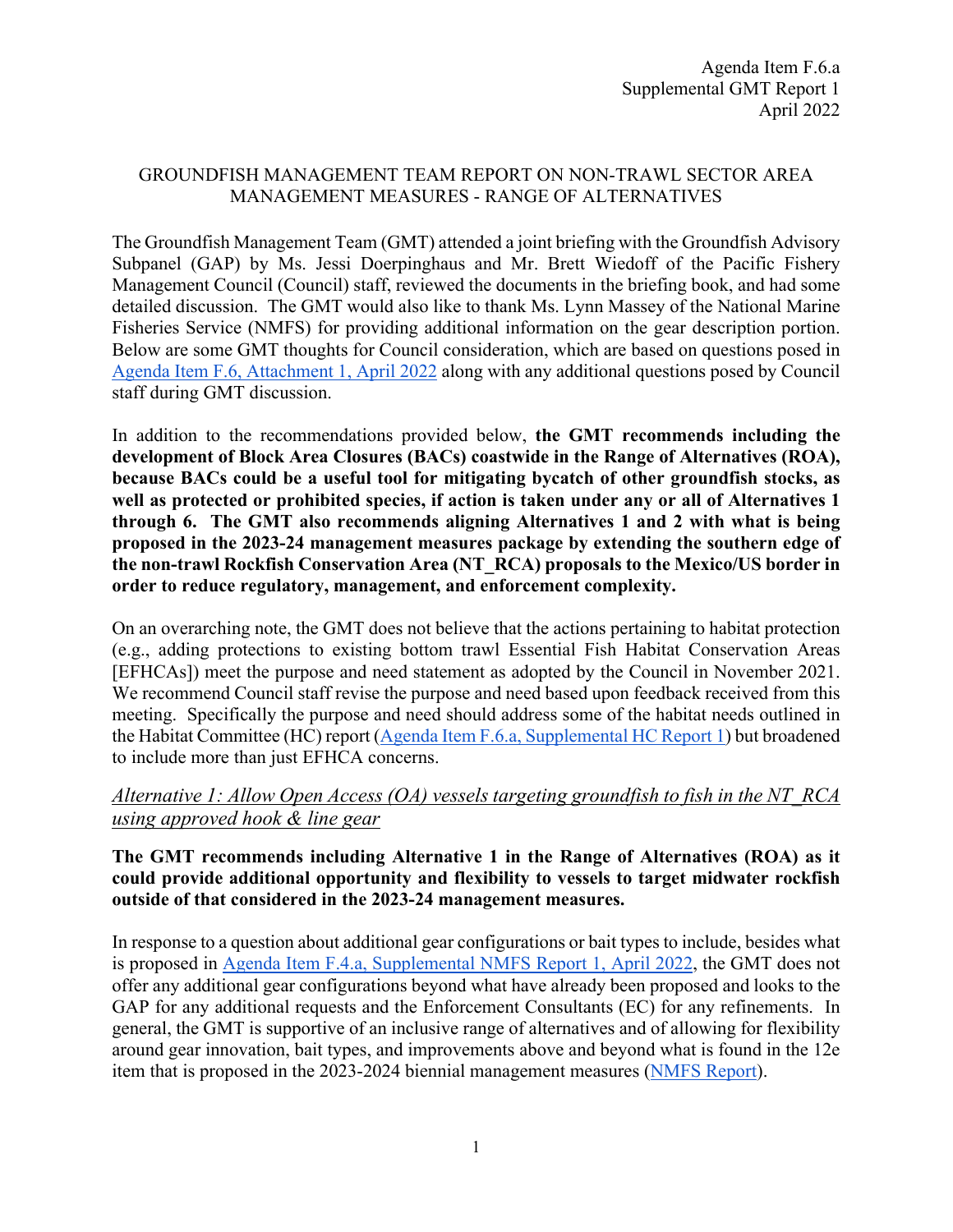*Alternative 2: Allow Limited Entry Fixed Gear (LEFG) vessels targeting groundfish to fish in the NT\_RCA using approved hook & line gear up to LEFG trip limits*

**For equity reasons, the GMT recommends including Alternative 2 in the ROA as it could provide additional opportunity for LEFG vessels to fish to the LEFG limits for midwater rockfish, which is outside the scope of measures analyzed and considered in the 2023-24 management measures package.** 

**The GMT also recommends including Individual Fishing Quota (IFQ) gear switching vessels to utilize the proposed gear types in the NT\_RCA in the ROA for further analysis.** The team notes that the Council's motion [\(November 2021 Decision Summary Document\)](https://www.pcouncil.org/november-2021-decision-summary-document/#groundfish-management-toc-86dd10cf-b75a-495f-8904-085666f47642) only specified "Limited Entry trip limits", and gear switching vessels fish under IFQ quota pounds, so it is unclear to the GMT whether the Council intent was to allow gear switchers to have access to the NT\_RCA and continue to fish under their IFQ limits. The GMT is generally supportive of simplifying regulatory burden while allowing equitable access to newly opened areas.

# *Alternative 3: Reconfiguration of NT\_RCA boundaries*

## **The GMT recommends including Alternative 3 in the ROA, because this could provide increased opportunity for multiple sectors to harvest underutilized species in areas that have not been open to groundfish fishing in 20 years.**

Currently, the non-tribal directed commercial Pacific halibut fishery is prohibited from fishing in the NT\_RCA. The GMT notes that many participants in the directed Pacific halibut fishery also retain groundfish, if they have the appropriate license and vessel monitoring system. Participants in this fishery have previously requested changing the NT\_RCA for the directed Pacific halibut fishery to 75 fathoms, as there is thought to be more Pacific halibut in that depth range during the summer months when the directed fishery is open. If changes are made to the NT\_RCA boundaries in the groundfish regulations, Pacific halibut regulations would also need to reflect such changes for them to apply to the non-tribal directed commercial Pacific halibut fishery. It is the GMT's understanding that if the Council wishes to include the Pacific halibut fishery in this action, both regulations can be adjusted via one Council action. To ensure that all directed Pacific halibut participants (including both those who also participate in groundfish and those who do not) are aware of the potential for change, careful consideration would need to be given in how this agenda item is noticed, so that all of the interested parties have the opportunity to participate. **The GMT recommends including the Pacific halibut fishery in the ROA to address their requests for access to those areas within the NT\_RCA.**

# *Alternative 4: Remove the NT\_RCA*

**The GMT recommends removing this alternative from the ROA, because of a lack of data available for analysis. However, the GMT recommends including it on the workload prioritization list for consideration at a later date.** Given that the ability to predict impacts from full removal is limited, if Alternative 3 moves forward, the GMT anticipates a data stream to help inform this action at a later date.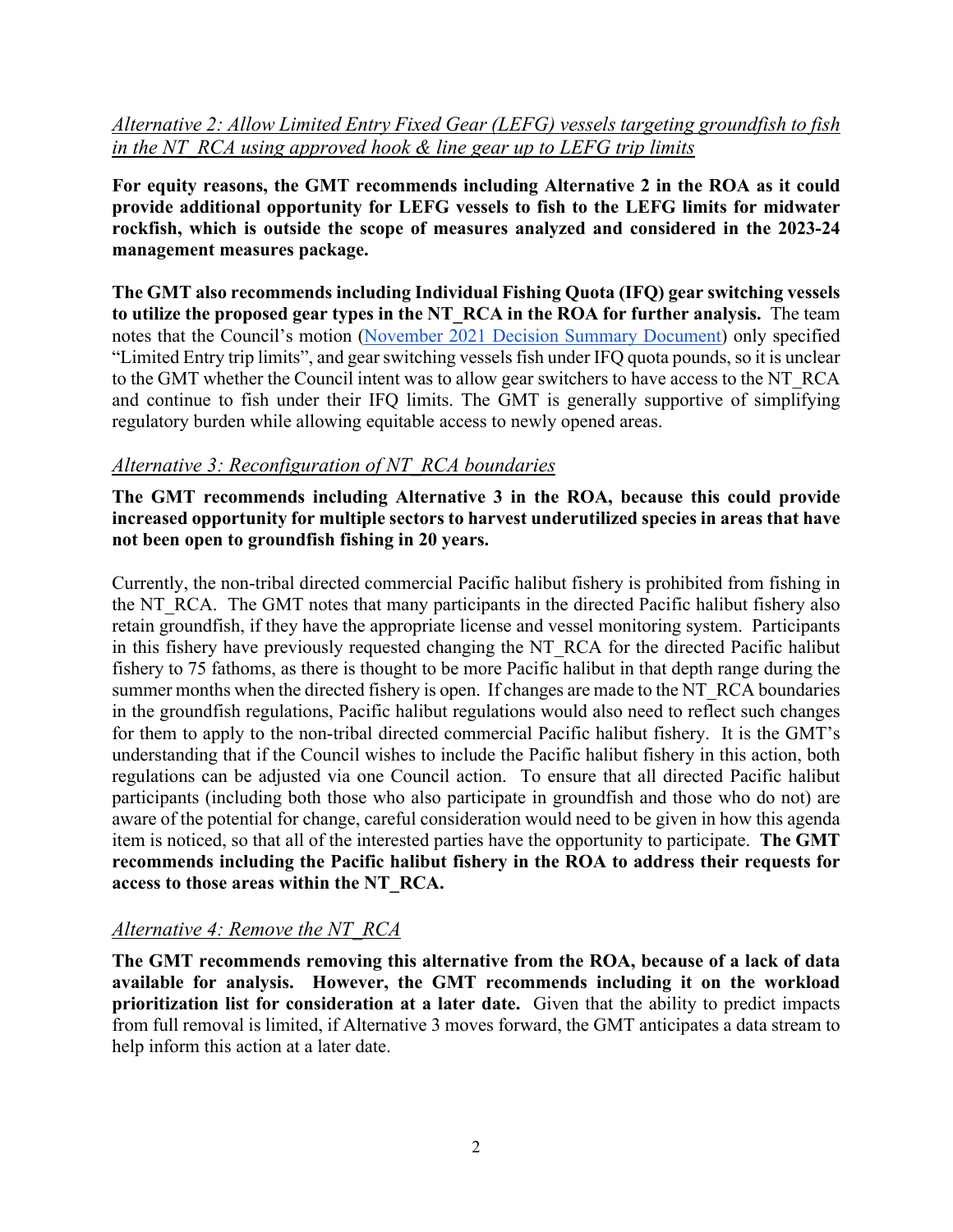# *Alternative 5: Repeal the Cowcod Conservation Areas (CCAs) For Commercial and Recreational Fisheries*

**The GMT recommends including Alternative 5 in the ROA, as cowcod south of 40° 10′ N. lat. is rebuilt and no longer needs the area-specific protection**. **Further, the GMT recommends that all NT-RCA lines around the islands, banks, and high spots within the CCAs proposed in Agenda Item E.5.a, [CDFW Report 1, November](https://www.pcouncil.org/documents/2021/11/e-5-a-supplemental-cdfw-report-1.pdf/) 2021 be included in the ROA for further analysis.** This item has been under consideration for multiple management cycles. Moving the CCA repeal forward in a package that would be modifying other groundfish conservation areas where the intent is to provide access to additional areas that are currently closed to groundfish fishing makes sense. For many years, sablefish, thornyheads, and other deepwater species have been under-attained south of Pt Conception, partially due to the extremely limited access in the CCA. Ability to access the deepwater species could help rebuild markets in southern California. Additionally, opening the CCA would allow for more unrestricted research access to a large portion of the southern California Bight. The additional research opportunity could reduce the uncertainty in biomass estimates for species of concern and economically important species.

# *Alternative 6: Open Limited Areas of the Non-trawl RCA to Pot Gear Only (off Washington)*

**The GMT recommends including Alternative 6 in the ROA but reiterates that there is less urgency in implementing this alternative than other alternatives in the ROA.** The GMT agrees with the rationale provided in [Agenda Item E.6.a, Supplemental WDFW Report 1,](https://www.pcouncil.org/documents/2021/11/e-6-a-supplemental-wdfw-report-1.pdf/)  [November 2021,](https://www.pcouncil.org/documents/2021/11/e-6-a-supplemental-wdfw-report-1.pdf/) specifically that opening select areas could provide vessels access to larger sablefish and potentially a higher price per pound. The GMT understands that the Washington Department of Fish and Wildlife (WDFW) is still working with stakeholders to identify areas of interest and will likely have options for September 2022.

The Council will want to look carefully at any areas of interest that overlap with EFHCAs given the objective in the November WDFW report to minimize habitat impacts [\(Agenda Item E.6.a,](https://www.pcouncil.org/documents/2021/11/e-6-a-supplemental-wdfw-report-1.pdf/)  [Supplemental WDFW Report 1, November 2021\)](https://www.pcouncil.org/documents/2021/11/e-6-a-supplemental-wdfw-report-1.pdf/), noting that the interest is to only open these areas to pot gear, which could be considered as bottom contact gear. **The GMT recommends analyzing pot gear impacts from groundfish fishing to any bottom trawl EFHCAs that overlap with the area 75-100 fathoms off Washington**, and a formal decision on a prohibition can be made at a later date. The GMT looks to the EC on the ability to enforce this prohibition within the Olympic 2 and Willapa Canyon EFHCAs given the small amount of overlap with the current NT\_RCA. The Grays Canyon EFHCA may be much easier to enforce and covers more habitat within the NT\_RCA.

## *Summary of GMT Recommendations*

## **The GMT recommends the Council:**

- **1. Include the development of Block Area Closures (BACs) coastwide in the Range of Alternatives (ROA), because BACs could be a useful tool for mitigating bycatch of other groundfish stocks, as well as protected or prohibited species if action is taken under any or all of Alternatives 1 through 6.**
- **2. Align Alternatives 1 and 2 with what is being proposed in the 2023-24 management measures package by extending the southern edge of the NT\_RCA proposals to the**